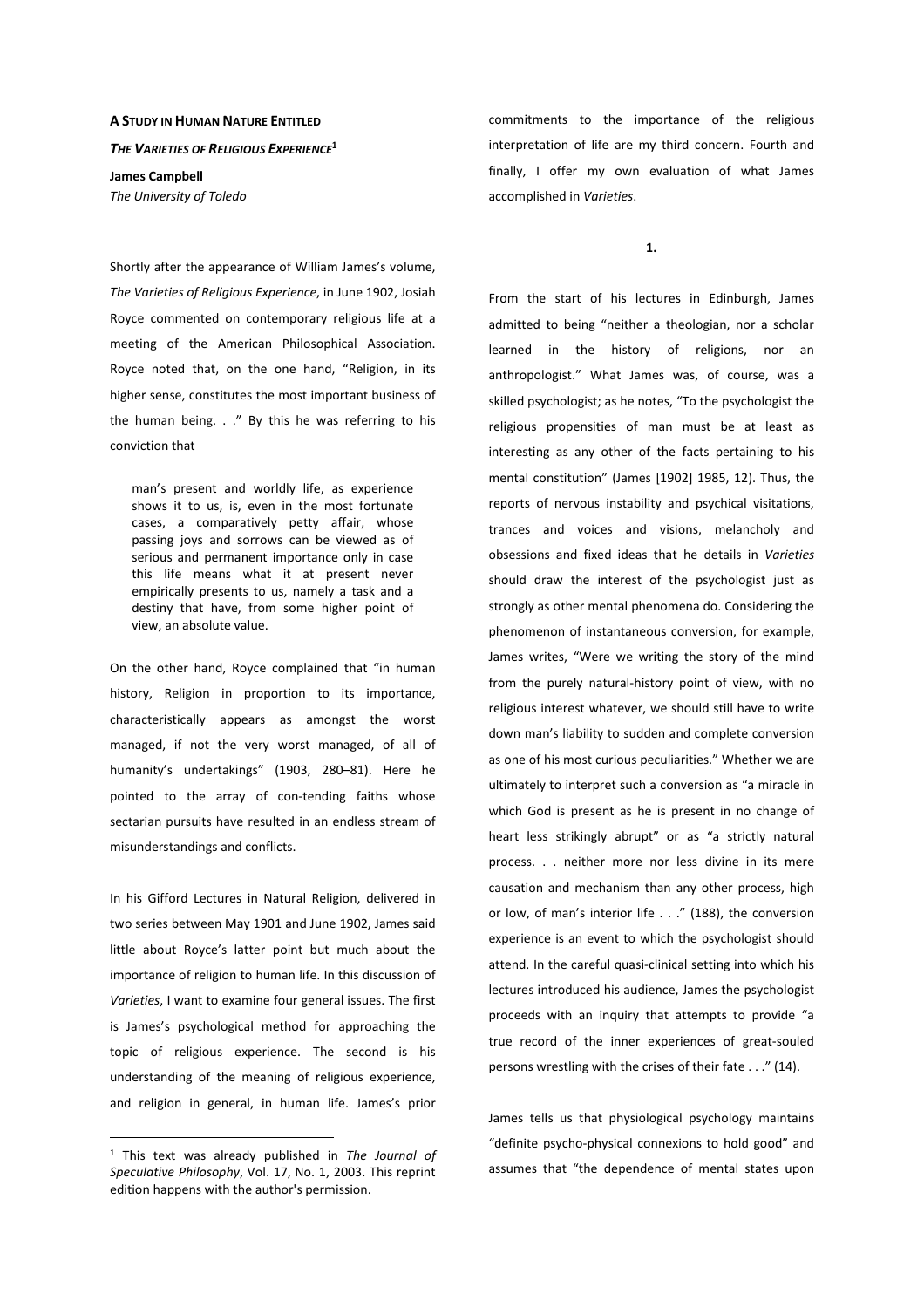bodily conditions must be thorough-going and complete" (20). He continues that, even though its methods are far different from those traditionally associated with inquiries into spiritual matters, this psychological mode of inquiry does not amount to a rejection, or even a disparagement, of religion. He recognizes, of course, that to handle the phenomena of religious experience "biologically and psychologically as if they were mere curious facts of individual history," might suggest to some individuals "a degradation of so sublime a subject," or worse an attempt "to discredit the religious side of life" (14); but he sees no necessary connection between his use of the methods of science and any efforts to undermine the potential human value of religion. As he writes, "[H]ow can such an existential account of facts of mental history decide in one way or another upon their spiritual significance?" Psychology explores, in a manner that applies equally well to "the dicta of the sturdy atheist" and to "those of the Methodist under conviction anxious about his soul" (20), how individuals understand their existence. James the psychologist maintains that religious behavior is still human behavior, and that the various phenomena of the religious life— melancholy, trances, conversions, and so on—are each "special cases of kinds of human experience of much wider scope" (28). To understand these religious phenomena as continuous with the rest of human behavior, he continues, "[W]e cannot possibly ignore these pathological aspects of the subject. We must describe and name them just as if they occurred in nonreligious men" (17).

James's introduction of the concept of 'pathology' here ought not to suggest that he views religious experiences as episodes of mental illness. The term implies, rather, an amplification or excessiveness of a sort that he believes is particularly helpful to scientific inquiries. We know that, as a general tactic, James "loaded the lectures with concrete examples," maintaining that "a large acquaintance with particulars often makes us wiser than the possession of abstract formulas, however deep. . . ." We know further that he chose many of these examples from among what he calls "the extremer expressions of the religious temperament." While he recognized that his concentration on such "convulsions of piety" (5) might make some in his audience uncomfortable,<sup>2</sup> his intention was to portray religion in "its more completely evolved and perfect forms" (12).

While James does not explicate this opaque phrase here, he does suggest what he has in mind through a series of analogies elsewhere in *Varieties*. He notes, for example, that "we learn most about a thing when we view it under a microscope, as it were, or in its most exaggerated form" (40). If we want to understand fully what arthritis or diabetes is, we should not attempt to study the medical impact of these diseases on patients who are only slightly or moderately afflicted. In a similar fashion, if we want to understand what religion is, we will not advance very far by studying its modest impact on the "ordinary religious believer, who follows the conventional observances of his country, whether it be Buddhist, Christian, or Mohammedan" (15). In a second analogy, James suggests that just as "[i]t is a good rule in physiology, when we are studying the meaning of an organ, to ask after its most peculiar and characteristic sort of performance, and to seek its office in that one of its functions which no other organ can possibly exert," a similar rule applies in the case of religion. "The essence

 $\overline{a}$ 

<sup>2</sup> See, for example, Coe 1903: "No effort is made to separate the typical from the aberrational. . . . The average religious man is even said to be an imitator of the extremist, who is the 'pattern-setter.' . . . The finished picture, however, owing to the exceeding prominence given to morbid growths, can hardly be regarded as a portrait" (66–67). See also Sewall 1903: "Professor James has treated here of every variety of religious experience, save that of genuine religion itself . . . what is described in the entertaining and ofttimes amusing chapters . . . is only a collection of eccentric examples of emotional or intellectual disorder, and by no means of the normal and healthy religion of everyday life as the average world know and respect it, however varied and unsuccessful are their efforts to realize it. . . . To study religion by these examples is to the average religious mind like walking through a medical museum, as compared with watching a body of healthy youth on a spring morning in the athletic field" (246–50).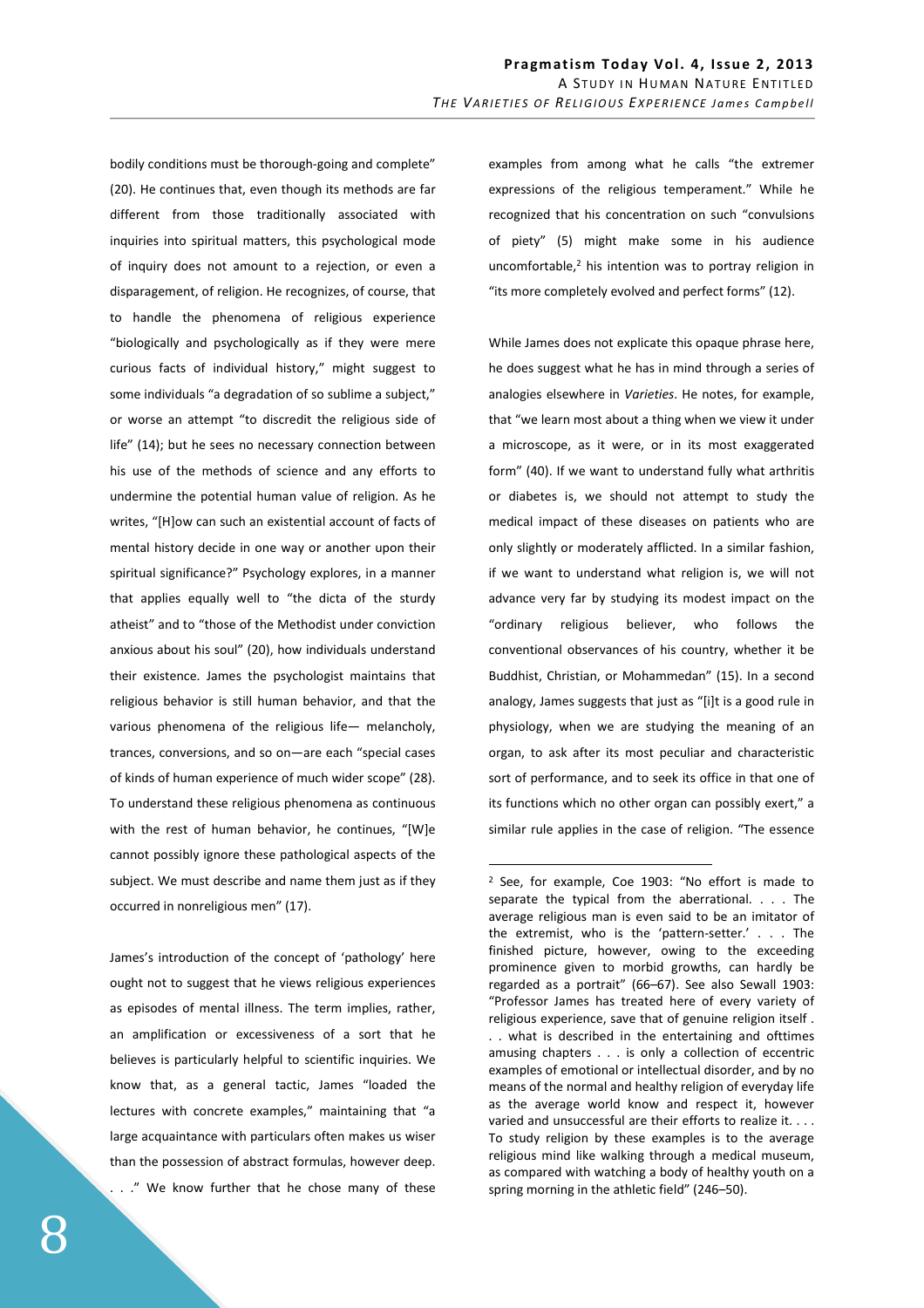of religious experiences, the thing by which we finally must judge them, must be that element or quality in them which we can meet nowhere else," he writes. "And such a quality will be of course more prominent and easy to notice in those religious experiences which are most one-sided, exaggerated, and intense" (44). In a third analogy, James treats the more extreme figures as uniquely valuable witnesses. "To learn the secrets of any science, we go to expert specialists, even though they may be eccentric persons," he notes, "and not to commonplace pupils" (383). While the latter are more frequent and familiar, they can provide us with none of the special insights of the former who can offer us the exotic fruits of their extreme experiences. As he writes, "a religious life, exclusively pursued, does tend to make the person exceptional and excentric" (15).

Thus, for James, we need to examine not individuals for whom religion is "a dull habit," but those for whom it is "an acute fever." He understands the typical member of the former group as being religious only at "secondhand": "His religion has been made for him by others, communicated to him by tradition, determined to fixed forms by imitation, and retained by habit." Little is to be gained from the study of such individuals. The opposite is true of members of the latter group, made up of individuals who burn with religious fervor. These individuals, whom James characterizes as the "geniuses" of religion, have demonstrated in their lives all sorts of "peculiarities" that the typical churchgoer has not; but, while admitting that these experiences are "ordinarily classed as pathological" (15), he defends their careful examination. Consequently, we should stay with the most flamboyant examples of religious experience: "The only cases likely to be profitable enough to repay our attention will therefore be cases where the religious spirit is unmistakable and extreme" (40).

From this initial focus upon "the acute religion of the few against the chronic religion of the many" (98), James develops *Varieties* in separate directions, which he calls "two orders of inquiry." The first is the continued psychological inquiry into the nature of our "religious propensities;" the second, a philosophical inquiry into their "significance" (13). And, while the exploration of the religious propensities of his many witnesses fills the bulk of the volume, this should not suggest that the latter inquiry into the significance of these experiences was of only secondary interest to James. The experiential data admittedly fascinated him and drew him to explore them more deeply than he had originally intended; but, at the same time, he was drawn to this project as a would-be believer seeking answers to his own philosophical questions about the value of religious experience. We can thus sense a strong tension in *Varieties*: while the psychological method for examining these religious experiences should lead to no conclusions about their overall meaning, James was strongly drawn to examine the data of these experiences by his prior beliefs (or hopes) about what they might mean. James begins the lectures attempting to balance out the contributions of the psychological scientist and the religious believer, but, during the course of the lectures, the believer wins.

### **2.**

With a clearer sense of James's method, we can turn to a more careful examination of the topic of religion. As we have seen, his primary interest was in the vagaries of religious experience. As a consequence, he demonstrates little or no concern for institutional or doctrinal questions; his focus is upon individuals. "The religious experience," he writes, "lives itself out within the private breast" (269). For James, *Varieties* is thus intended to be an inquiry into the various "*feelings, acts, and experiences of individual men in their solitude, so far as they apprehend themselves to stand in relation to whatever they may consider the divine*" (34). Given this level of generality and individual distinctness, he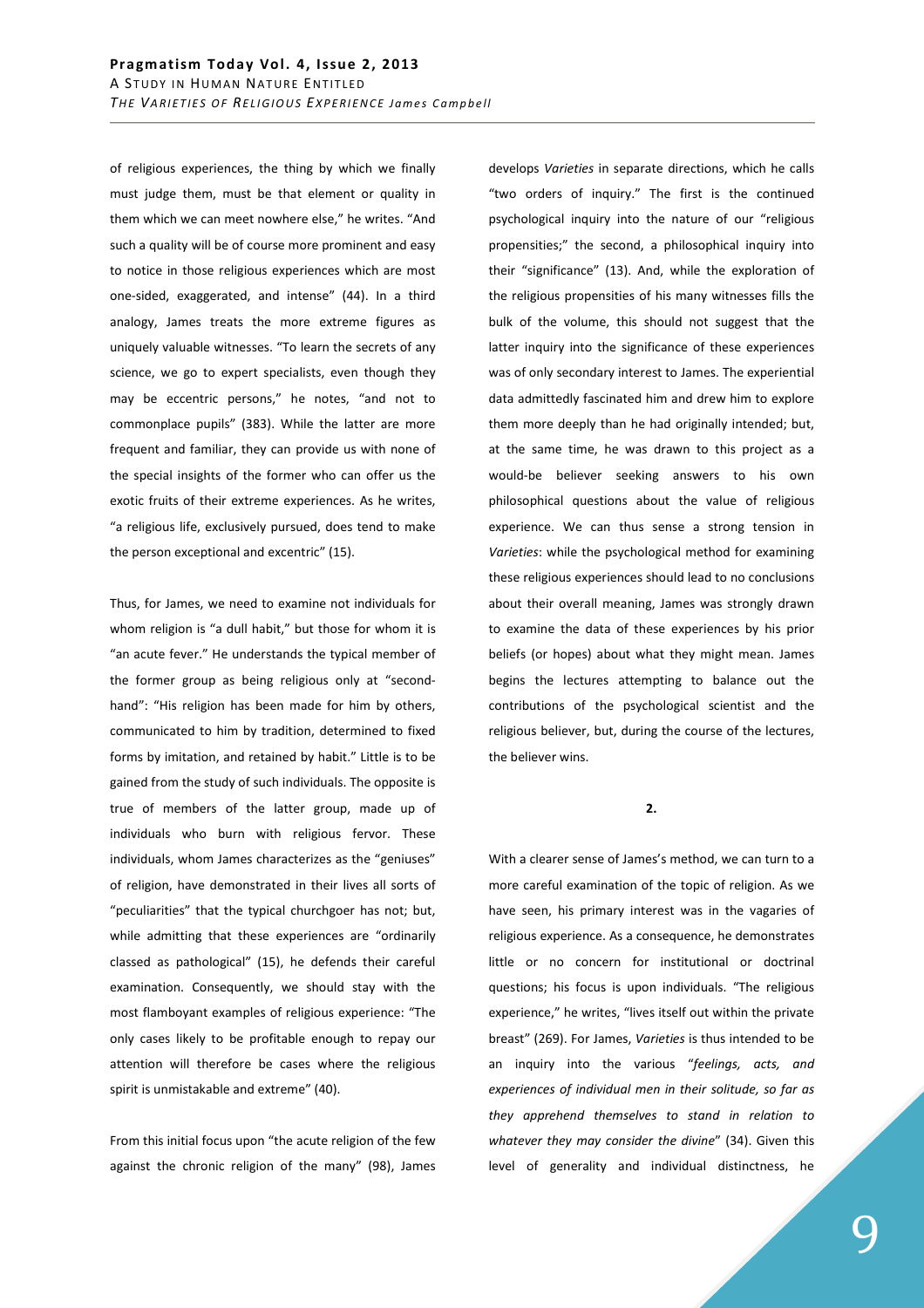recognizes that it would be futile to hope to attain a science of religion. While James is dedicated to the appropriately rigorous inquiries of psychological science, he also recognizes that, at least with regard to this topic, our language is not capable of sustaining such rigor. In "a field of experience where there is not a single conception that can be sharply drawn," he writes, to pretend "to be rigorously 'scientific' or 'exact' in our terms would only stamp us as lacking in understanding of our task" (39). Rather, what he attempts to do is to study the reports of his various witnesses free from sectarian blinders in an attempt to uncover commonalities among the experiences.

James's tentative distillation of individuals' religious feelings, acts, and experiences does not violate this openness. He writes simply that "the life of religion . . . consists of the belief that there is an unseen order, and that our supreme good lies in harmoniously adjusting ourselves thereto" (51). While he recognizes that theology offers many different interpretations of this unseen order and of our proper adjustment to it, he emphasizes that to explore these differences is to move away from the core aspect of religious experience. He writes:

When we survey the whole field of religion, we find a great variety in the thoughts that have prevailed there; but the feelings on the one hand and the conduct on the other are almost always the same. . . . The theories which Religion generates, being thus variable, are secondary; and if you wish to grasp her essence, you must look to the feelings and the conduct as being the more constant elements. (397)

Setting aside these feelings and conduct for the moment, we can linger briefly with the "common nucleus" of "intellectual content" that all religions share. James writes that, after "[t]he warring gods and formulas of the various religions do indeed cancel each other," there remains a "uniform deliverance in which religions all appear to meet." This common core has two aspects. The first aspect of all religions is an "uneasiness . . . a

sense that there is *something wrong about us* as we naturally stand." The second is "the solution" to this uneasiness: the feeling that "*we are saved from the wrongness* by making proper connexion with the higher powers" (399–400).

There are two points to be made at this juncture. The first is the importance of remembering that James the psychologist is simply reporting the content of these religious feelings as distilled from the testimony of his many witnesses. Any claims about whether there *is* something wrong with us, or how we *might be* saved, must come later. The second point is James's claim that this message enters human experience, if at all, only by means of feeling or emotion. Reason or argumentation dogmatics—plays a distinctly minor role in his understanding of religion. The religious person is not one whose mind is particularly attuned to appreciate proofs, but one who has "a trustful sense of presence" (353) that turns his or her life around. Religion offers humans an "added dimension of emotion"; and, since it offers a solution to our uneasiness, religion plays a positive role in human experience. "Religious feeling is thus an absolute addition to the Subject's range of life," James writes. "It gives him a new sphere of power." Those who have come through the sorts of religious experiences that he describes recognize a kind of salvation. There is, he writes, a "new reach of freedom for us, with the struggle over, the keynote of the universe sounding in our ears, and everlasting possession spread before our eyes. . . . This sort of happiness in the absolute and everlasting is what we find nowhere but in religion" (46– 47). What we find in part, James writes, are feelings of two sorts: that there is more to existence than meets the senses, and that we can live in a comfortable dependence on unseen powers.

Beginning with the first of these feelings, James writes that the many experiences that he explores "prove the existence in our mental machinery of a sense of present reality more diffused and general than that which our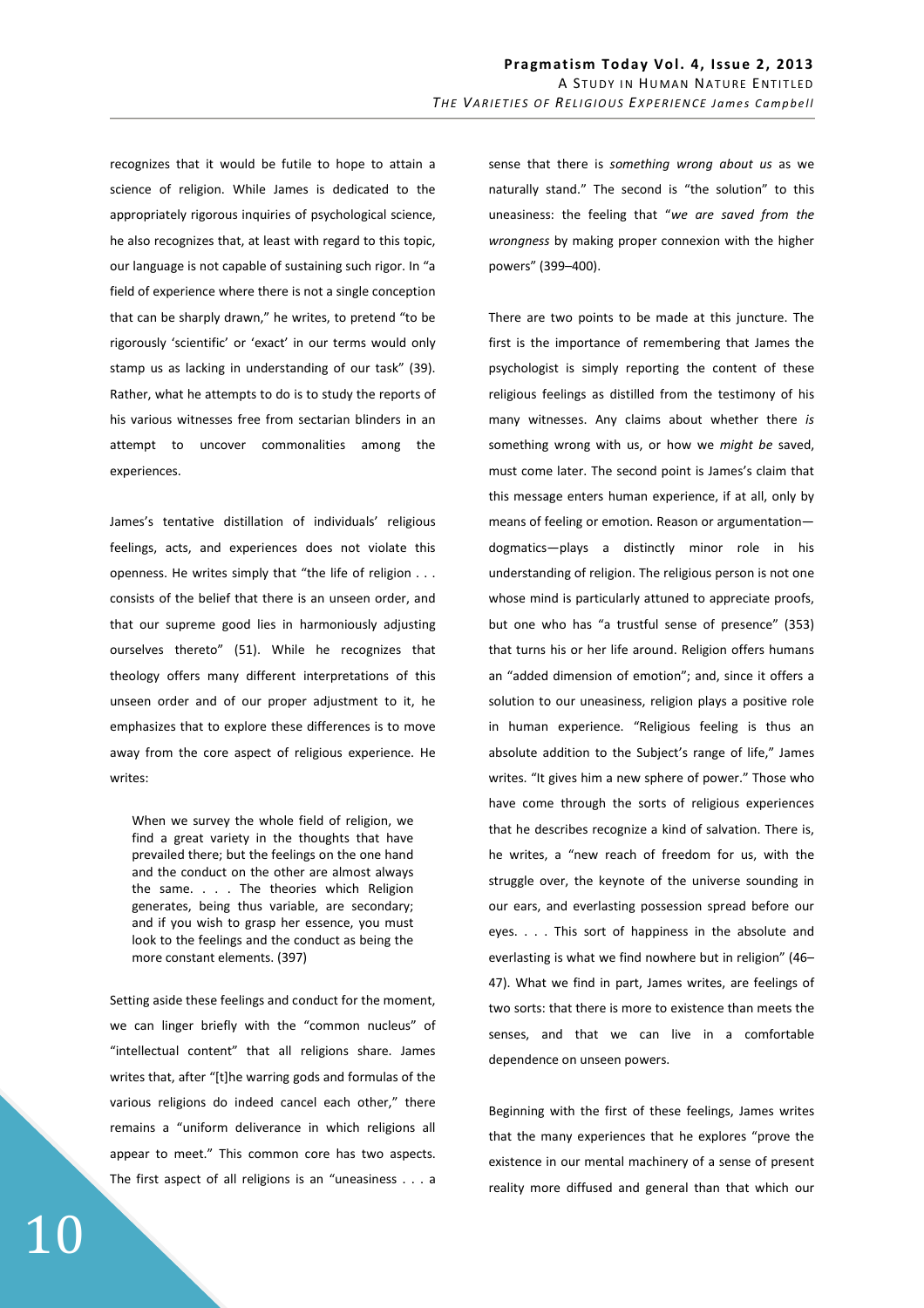special senses yield" (58–59). Expanding upon this point, he continues: "It is as if there were in the human consciousness a *sense of reality, a feeling of objective presence*, a perception of what we may call *'something there,'* more deep and more general than any of the special and particular 'senses' by which the current psychology supposes existent realities to be originally revealed" (55). James's use of "proof" here should not suggest, of course, that there is such a more, just that many humans feel with certainty that a more exists. Similarly, when he writes that "[p]sychology and religion . . . both admit that there are forces seemingly outside of the conscious individual that bring redemption to his life," he is not asserting any scientific proof of redemption but only recording his witnesses' feelings that redemption is real. As James makes explicit, in fact, psychology defines these forces as subconscious rather than supernatural, and suggests "that they do not transcend the individual's personality" (174).

Further discussing the notion of the subconscious, James writes that as a result of nitrous oxide intoxication he was able to recognize that

our normal waking consciousness, rational consciousness as we call it, is but one special type of consciousness, whilst all about it, parted from it by the filmiest of screens, there lie potential forms of consciousness entirely different. We may go through life without suspecting their existence; but apply the required stimulus, and at a touch they are there in all their completeness, definite types of mentality which probably somewhere have their field of application and adaptation. (307–8)

Leaving aside the chemical origin of this insight, James maintains that any adequate psychological account must somewhere incorporate the reports of the similar religious experiences to which he points throughout *Varieties*. "No account of the universe in its totality can be final which leaves these other forms of consciousness quite disregarded," he writes. "How to regard them is the question— for they are so discontinuous with ordinary consciousness" (308). One obvious way to incorporate them, of course, is through supernaturalism. Under such an account, "the level of full sunlit consciousness" becomes but the smaller region of consciousness, surrounded or fringed by a much larger "transmarginal or subliminal region." This larger region is the region of supernatural meaning to which not all humans have ready access. "In persons deep in the religious life," James writes, "the door into this region seems unusually wide open; at any rate, experiences making their entrance through that door have had emphatic influence in shaping religious history" (381). The supernatural approach thus can incorporate the psychological explanation into its religious version of the data of the subconscious. "If the grace of God miraculously operates," James writes for example, "it probably operates through the subliminal door" (218).

At this point, James steps back a bit from the religious interpretation. Noting that we need "a way of describing the 'more,' which psychologists may also recognize as real," he writes, "[t]he *subconscious self* is nowadays a well-accredited psychological entity; and I believe that in it we have exactly the mediating term required. Apart from all religious considerations, there is actually and literally more life in our total soul than we are at any time aware of" (402). In this vast well of memories and hopes, ideals and expectations, is to be found a broader self than is at any time actually present to consciousness. This well also functions as a vast reservoir of energies to which our normally tepid lives can gain access through proper efforts.<sup>3</sup> And, drawing nearer to the religious interpretation of this subconscious, James is also willing to hypothesize "that whatever it may be on its *farther* side, the 'more' with which in religious experience we feel ourselves connected is on its *hither* side the subconscious continuation of our conscious life." Thus, he suggests that our interpretation of this feeling of a

 $\overline{a}$ 

<sup>&</sup>lt;sup>3</sup> Compare "The Powers of Men" (1907), in James (1982, 147–61).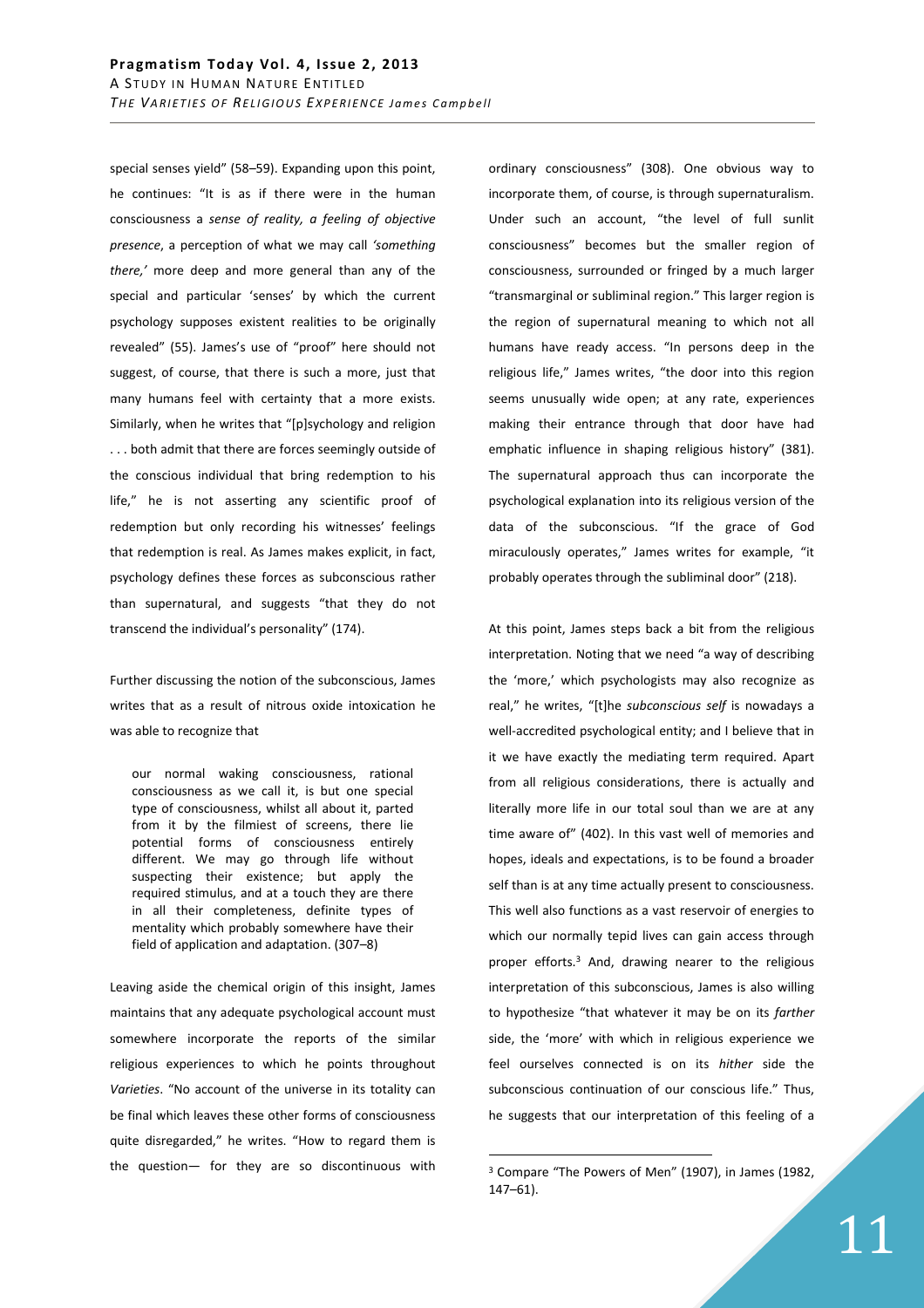more can start with the "recognized psychological fact" of the subconscious and still embrace the religious interpretation, preserving for his psychological inquiry "a contact with 'science' which the ordinary theologian lacks" (403). It would still seem to be possible, however, to recognize the more feeling without accepting the religious interpretation of it that James favors by emphasizing the possibility of delusion in our welcoming as other forms of consciousness what might be simple misinterpretations of normal consciousness.

The second of these religious feelings is that we live in a kind of benign dependency on unseen powers. James notes in the testimonies of many of his witnesses a feeling of passivity and a contentment with reliance upon the divine. "There is a state of mind, known to religious men, but to no others," he writes, "in which the will to assert ourselves and hold our own has been displaced by a willingness to close our mouths and be as nothing in the floods and waterspouts of God." James views this mentality of untroubled reliance as a "gift," whether "a gift of God's grace" or "a gift of our organism" he does not here decide. In either case, it is something that is unchosen: this feeling of benign dependency is "either there or not there for us, and there are persons who can no more become possessed by it than they can fall in love with a given woman by mere word of command" (46). Concentrating on those in whom this feeling of dependency is prominent, James continues:

That personal attitude which the individual finds himself impelled to take up towards what he apprehends to be the divine . . . will prove to be both a helpless and a sacrificial attitude. That is, we shall have to confess to at least some amount of dependence on sheer mercy, and to practice some amount of renunciation, great or small, to save our souls alive. (49)

Even the non-religious must all admit, James writes, that "we are in the end absolutely dependent on the universe. . . ." In the religious person, this dependence becomes a happy one in which we can rely confidently

upon divine support. "*Religion thus makes easy and felicitous what in any case is necessary,*" he writes, "and if it be the only agency that can accomplish this result, its vital importance as a human faculty stands vindicated beyond dispute." What sort of vindication this might be is a difficult question to answer, however, since it is clear that the psychologist can do no more than recognize the power of this feeling in those who have it. While it is certainly true that, for those of us who have this feeling, religion "becomes an essential organ of our life, performing a function which no other portion of our nature can so successfully fulfill" (49), the psychologist must still maintain that this feeling is open to other nonreligious interpretations by those who, unlike James, do not feel religion's vital importance and who reject the moral holidays that dependency would allow.

One further theme from the topic of religion is the question of immortality. Focusing as he does upon religious experience, James almost completely avoids the extra-experiential question of immortality in *Varieties*. 4 He recognizes, of course, the general importance of the question to many religious individuals, noting that "[r]eligion, in fact, for the great majority of our own race *means* immortality, and nothing else." His defense of his omission is two-part. On one side, he asserts that religious persons do, or at least should, care more for their ideals than for themselves. As he writes, "[i]f only our ideals are cared for in 'eternity,' I do not see why we might not be willing to resign their care to other hands than ours" (412). On the other, he notes that in any case no *guarantees* of immortality are necessary. "For practical life at any rate, the *chance* of salvation is enough," he writes. "No fact in human nature is more characteristic than its willingness to live on a chance" (414).

 $\overline{a}$ 

<sup>4</sup> Compare "Human Immortality: Two Supposed Objections to the Doctrine" (1898), in James (1982, 75– 101).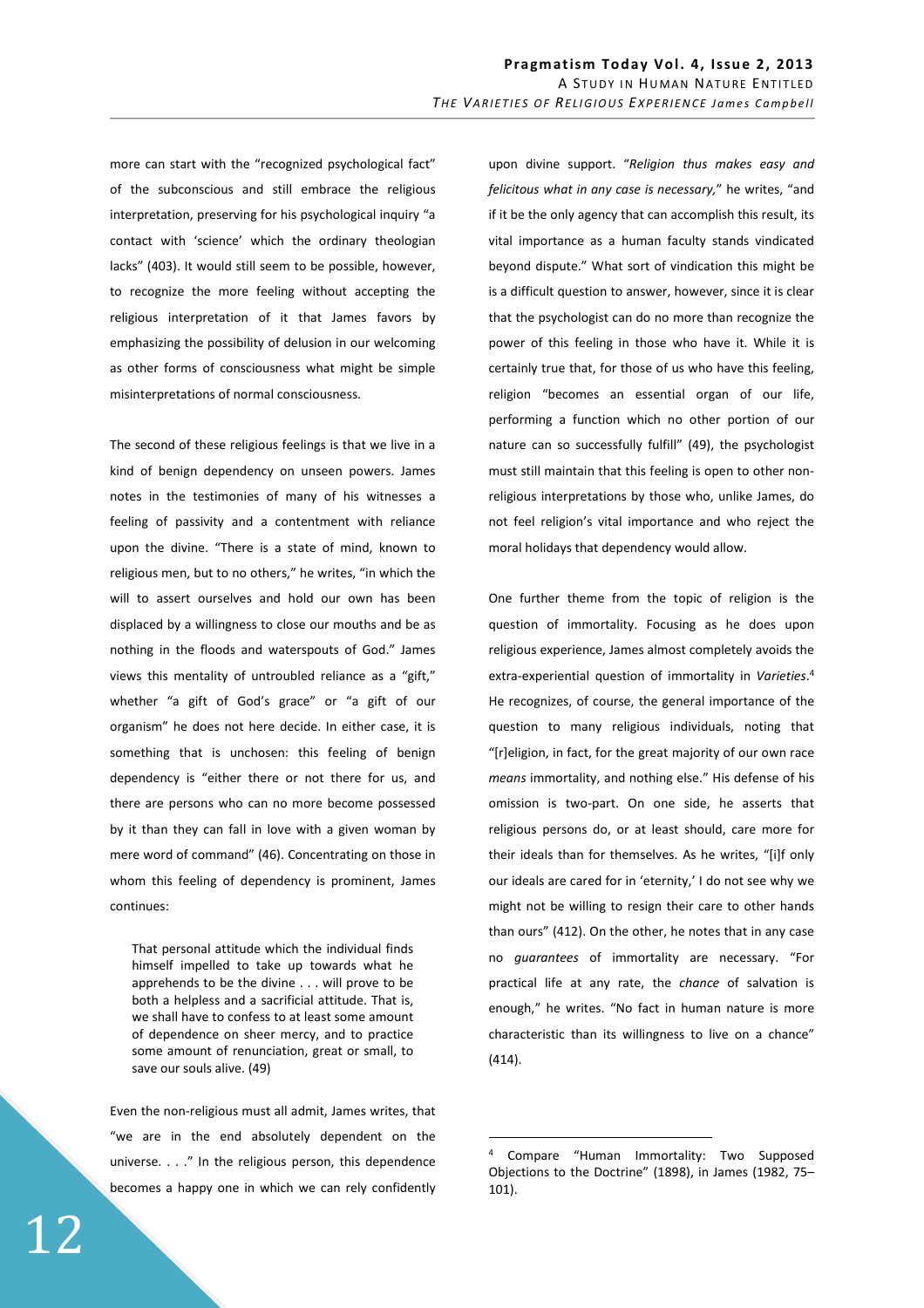## **3.**

I have already suggested that James the psychologist loses out in the course of *Varieties* to James the believer. We have seen several cases in which James inclined his interpretations of the data toward the religious, attempting to show that nothing in the data would preclude a religious interpretation. He, of course, does not assert proof of his case; but he does assert that the religious case has not been disproven, and that in this non-disproven state religious belief is justifiable. Further, the broad survey of religious experience as a study of human behavior is designed to strengthen James's case because it demonstrates the breadth of the religious interpretation.

One of the most important varieties of religious experience that James discusses is mysticism. He writes that "personal religious experience has its root and centre in mystical states of consciousness"; and he explores these states and their four "marks" ineffability, noetic quality, transience, and passivity—at great length. With regard to such mystical states, however, James admits that "my own constitution shuts me out from their enjoyment almost entirely, and I can speak of them only at second hand" (301). Given his earlier disparagement of indirect religion, his admission about mysticism might have suggested that James would avoid the topic. He continues, however, to defend strongly the evidentiary value of reports about what he has not himself experienced:

The first thing to bear in mind (especially if we ourselves belong to the cleric-academic-scientific type, the officially and conventionally 'correct' type, 'the deadly respectable' type, for which to ignore others is a besetting temptation) is that nothing can be more stupid than to bar out phenomena from our notice, merely because we are incapable of taking any part in them ourselves. (95)

Although perhaps initially puzzling, James's position does not contain a contra-diction. Rather, he is maintaining that our inquiries into areas like religious experience are not likely to advance very far if we admit into consideration only what is universally experienced. Proceeding from the general Jamesian premise that "to no one type of man whatsoever is the total fullness of truth immediately revealed," he reaches the clearly Jamesian conclusion that "[e]ach of us has to borrow from the other parts of truth seen better from the other's point of view." He continues that, "like the traveller, whose testimony about foreign countries we should be foolish not to believe," so too individuals' religious experiences are "fit to be taken as *evidence*. . . ." As to the question of whether such an individual can "instruct us as to the actual existence of a higher world with which our world is in relation, even though personally he be in other respects no better than ourselves," James leaves behind his psychological stand and, in accordance with his interpretation of the more and of human dependency, comes down on the side of supernaturalism and answers in the affirmative (383– 84).

While James was neither a theologian nor a scholar of religions, he was—or at least wanted to be—a believer. A brief survey of his other writings on religion makes this clear. Earlier, in *The Will to Believe*, he tells us that "[w]e cannot live or think at all without some degree of faith". James sees this faith as present in the various working hypotheses that direct our living into the future, some of which "can be refuted in five minutes, others may defy ages" ([1897] 1979, 79). As we live forward, our faith will have the opportunity to verify itself. "Believe, and you shall be right, for you shall save yourself; doubt, and you shall again be right, for you shall perish," James writes. "The only difference is that to believe is greatly to your advantage" (80). When the case under consideration is live, forced, and momentous, he continues, "we have the right to believe at our own risk any hypothesis that is live enough to tempt our will" (32); and one category of such cases is the religious with its belief that "the best things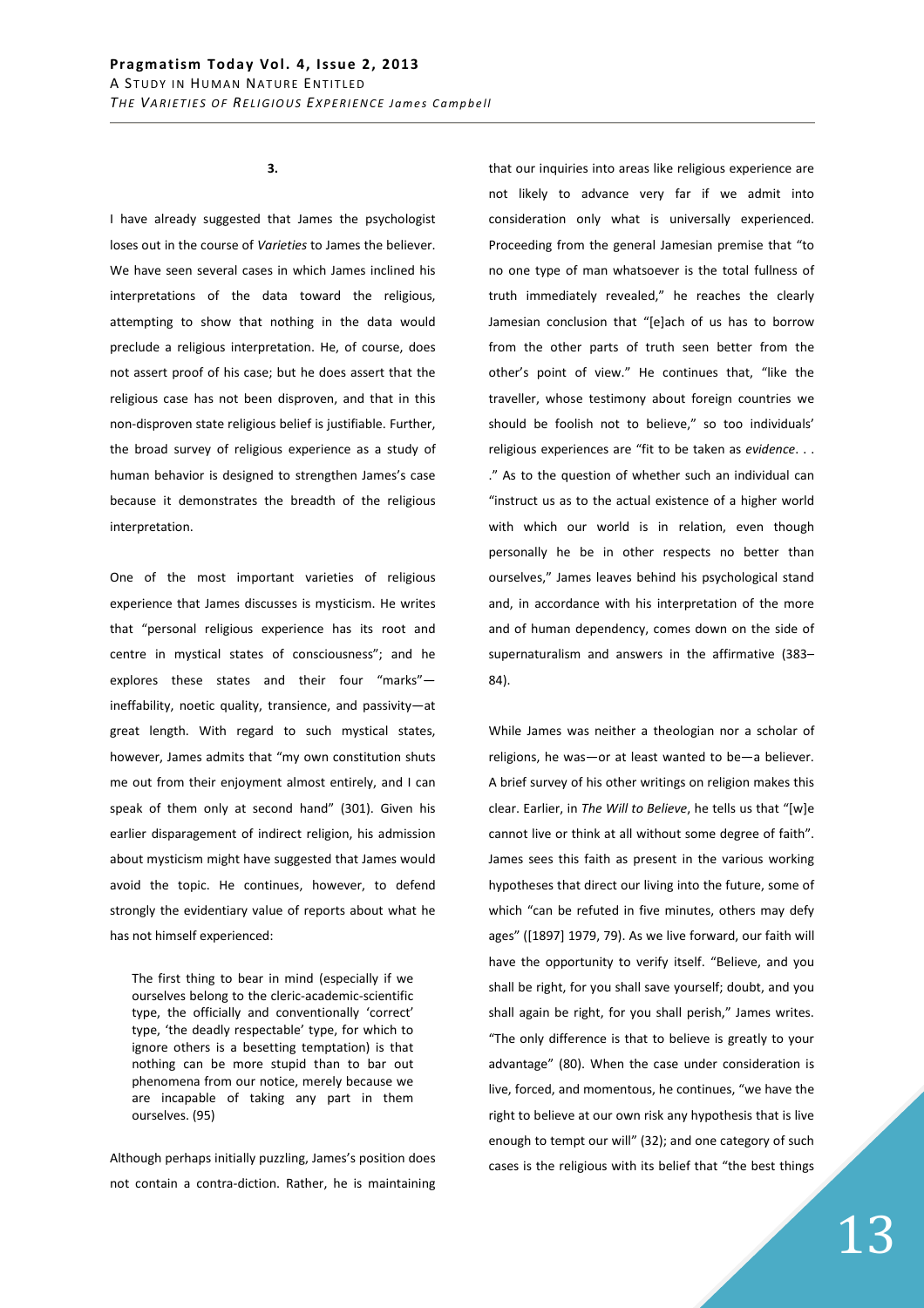are the more eternal things  $\ldots$  ." (29). Then, in "Philosophical Conceptions and Practical Results," James writes that theism is superior to materialism if for no other reason than "it guarantees an ideal order that shall be permanently preserved." He continues that "[m]aterialism means simply the denial that the moral order is eternal, and the cutting off of ultimate hopes; theism means the affirmation of an eternal order and the letting loose of hope"; and he notes further that the desire that there be such an eternal moral order is "one of the deepest needs of our breast" ([1907] 1975, 264; cf. 55). Later, in *Pragmatism*, he recognizes the importance of this hope to human life, noting that: "On pragmatic principles we cannot reject any hypothesis if consequences useful to life flow from it" (131). For example, he continues, "if the hypothesis of God works satisfactorily in the widest sense of the word, it is true." Further, he maintains that "whatever its residual difficulties may be, experience shows that it certainly does work . . ." (143). And, while James admits that believing in God might not work for everyone, he still maintains the right of those individuals for whom it does work to continue to believe at their own risk. "In the end it is our faith and not our logic that decides such questions," he writes, "and I deny the right of any pretended logic to veto my own faith" (142).

In the "Conclusions" chapter of *Varieties*, James continues in this vein. "Disregarding the over-beliefs, and confining ourselves to what is common and generic," he writes, "we have in *the fact that the conscious person is continuous with a wider self through which saving experiences come*, a positive content of religious experience which, it seems to me, *is literally and objectively true as far as it goes*" ([1902] 1985, 405). There has surely been a gradual but complete shift here, from the earlier stance of psychological inquirer to this current religious stance. Earlier in *Varieties*, James spoke of an unseen order to which we should adjust as simply the message of religion. Now, he presents us with the claim that this message—that the conscious person is

continuous with a wider self through which saving experiences come—is literally and objectively true. Even if we take seriously his puzzling caveat "as far as it goes," James is no longer simply recording the experiences of his witnesses and telling us what they believe these experiences mean. He is now telling us that the picture the witnesses present is a true one. James tells us that there is another dimension of our existence, a "mystical" or "supernatural" one beyond "the sensible and merely 'understandable' world." He tells us that this "unseen region" is the source of our "ideal impulses" and that it produces "effects" in this world. He tells us that when we commune with this unseen region, "work is actually done upon our finite personality, for we are turned into new men, and consequences in the way of conduct follow in the natural world upon our regenerative change." And, using the term "God" as our "natural appellation . . . for the supreme reality" or for "this higher part of the universe," James tells us that "[w]e and God have business with each other; and in opening ourselves to his influence our deepest destiny is fulfilled." Surely, he has moved beyond the evidence present in his psychological inquiries. He has shifted from his exposition of what his witnesses believed to a defense, not of the actuality, but of the truth of their beliefs. The answer to the question of why James did this must be sought in his pragmatic justification of religion in terms of its effects in the lives of believers. As he writes, "that which produces effects within another reality must be termed a reality itself, so I feel as if we had no philosophic excuse for calling the unseen or mystical world unreal" (406).

**4.** 

So far, we have considered James's presentation of a number of themes related to the broad topic of religion and religious experience. One was the sensible psychological theme that no apparently natural, or even pathological, roots can undermine "the worth of a thing" (193). Using this standard, no religious experience could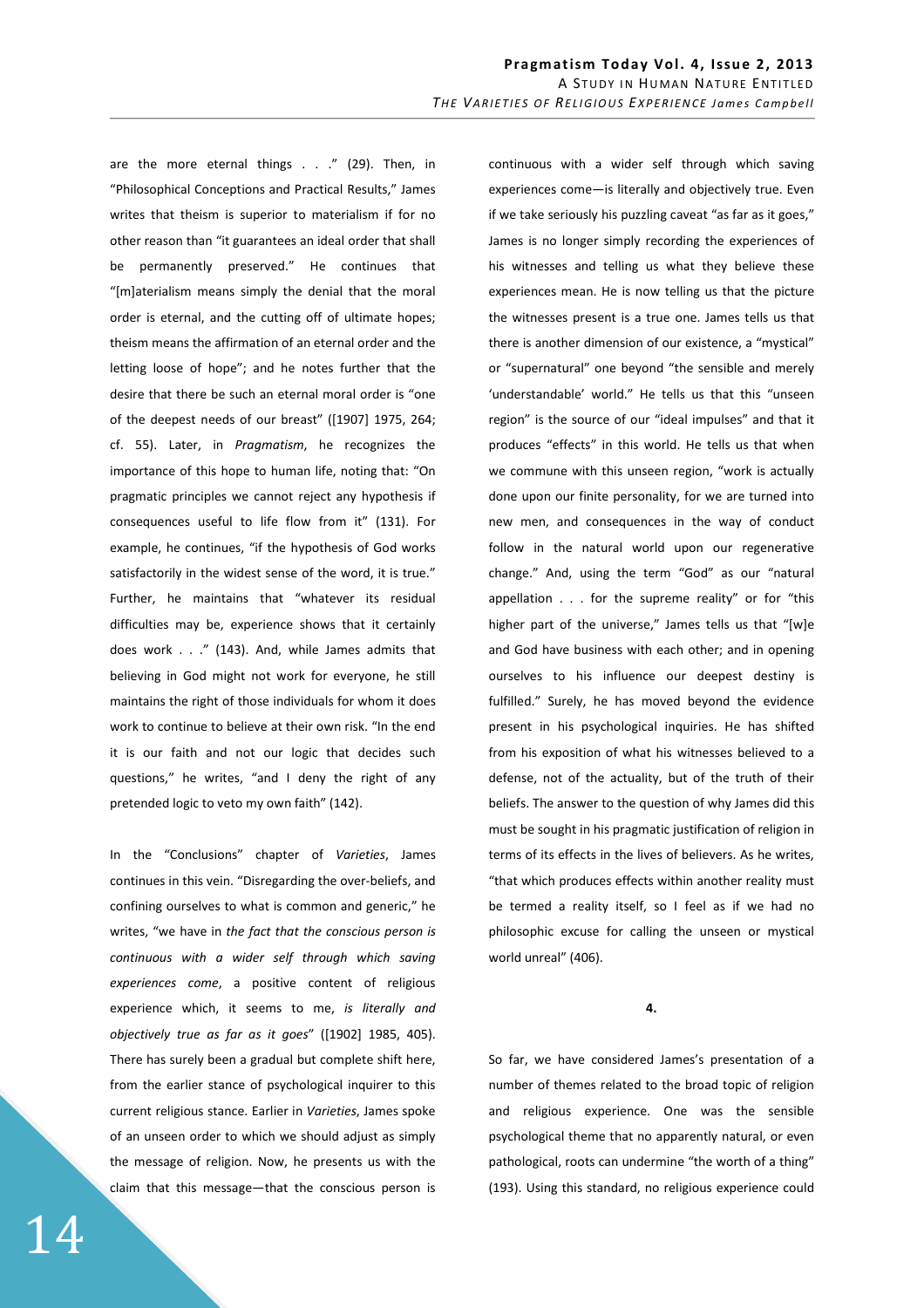be eliminated from consideration by discrediting its bodily origin. "To the medical mind," James admits, "these ecstasies signify nothing but suggested and imitated hypnoid states, on an intellectual basis of superstition, and a corporeal one of degeneration and hysteria." He continues, however, that even if "these pathological conditions have existed in many and possibly in all the cases," this information tells us nothing about "the value for knowledge of the consciousness which they induce." Any judgment that we might pass upon those religious states must be based not upon "superficial medical talk" but upon inquiries "into their fruits for life" (327). A second theme was James's requirement that we be "as objective and receptive" (301) as we can to the testimony of others. *Varieties* is, except for its thin shell of theory, a treasury of such testimonies; and admitting them into evidence is both good psychology and a way that we can broaden our perspectives on the meaning of life. We have most recently begun to consider the combination of these themes in James's pragmatic willingness to characterize various individuals' testimonies of the *value* to be drawn from religion as evidence for its *truth*.

James offers a brief sketch of aspects of his developing pragmatism in the course of *Varieties*. In particular, he is interested here in grounding theoretical discussions in "what practical difference would result from one alternative or the other being true" (350). Using this criterion, James maintains that God's "metaphysical attributes"—aseity, necessariness, immateriality, indivisibility, and so on—have no significance for human experience (351). As he puts it, "candidly speaking, how do such qualities as these make any definite connexion with our life?" Further, he wonders, "if they severally call for no distinctive adaptations of our conduct, what vital difference can it possibly make to a man's religion whether they be true or false?" (352). For James, on the contrary, the important aspects of religion are important because they do make a difference in life.

What keeps religion going is something else than abstract definitions and systems of concatenated adjectives, and something different from faculties of theology and their professors. All these things are after-effects, secondary accretions upon those phenomena of vital conversation with the unseen divine. . . renewing themselves in saecula saeculorum in the lives of humble private men. (352)

The situation is completely different, however, with what James calls God's "moral" attributes, like holiness, omnipotence, justice, and love. These attributes, James believes, *work* in life. "They positively determine fear and hope and expectation . . ." (353).

Throughout *Varieties*, James discusses the various religious experiences as "psychological phenomena." As such, he writes, they possess "enormous biological worth." Still, he recognizes that it is a fair question to ask about "the objective 'truth' of their content. . . ." Here James is separating into two questions what he normally wants to treat as one. Recognizing, he writes, "the natural propensity of man . . . to believe that whatever has great value for life is thereby certified as true," he here considers truth as "something additional to bare value for life. . . ." For example, while he considered previously the value of the feeling of a more, he now wants to consider this question: "Is such a 'more' merely our own notion, or does it really exist?" (401). The problem with pursuing this second line of inquiry is, as we have seen in the consideration of faith, that our attempts to reach an answer here may defy ages of serious effort; the lives of many potential believers could suffer in the meantime. Thus James is drawn quickly back to a blending of the questions of usefulness and of truth. This is the sense in which he writes "the uses of religion, its uses to the individual who has it, and the uses of the individual himself to the world, are the best arguments that truth is in it" (361). James had perceived all of this earlier in *Varieties*, when he wrote that religious opinions, like any other respectable opinions, must be tested "by logic and by experiment" and not by "their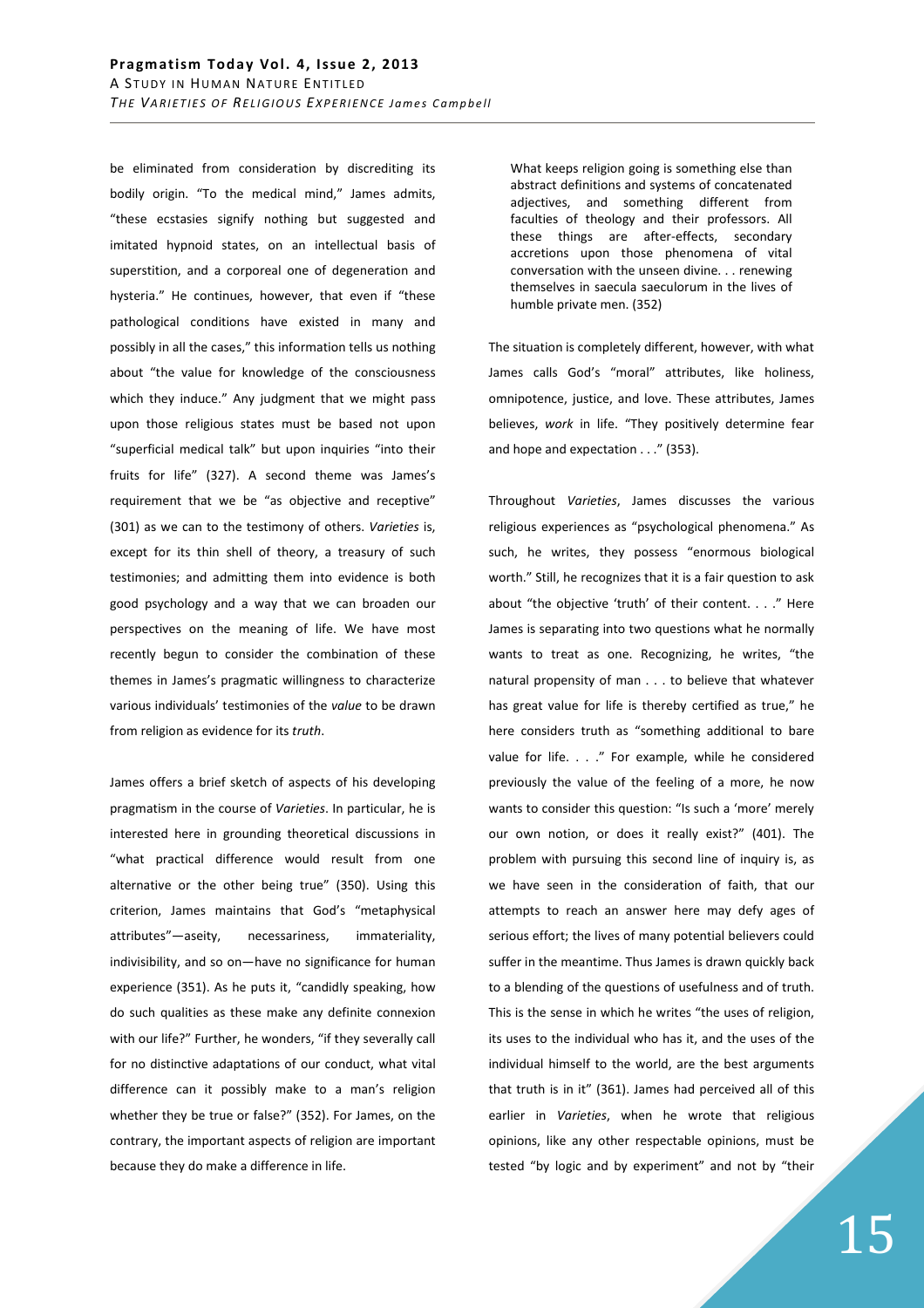author's neurological type." We must test our beliefs; but these tests must be broad in nature, considering such criteria as "*[i]mmediate luminousness, . . . philosophical reasonableness, and moral helpfulness*" (23).

This folding of the question of truth into the question of value is a further instance of James's position that in the fullness of experience there is much that reason cannot prove. As he writes early in *Varieties*, "if we look on man's whole mental life as it exists, on the life of men that lies in them apart from their learning and science, and that they inwardly and privately follow, we have to confess that the part of it of which rationalism can give an account is relatively superficial." There is much that we believe without "articulate reasons"; and, while James admits that this rational component has great prestige "for it has the loquacity, it can challenge you for proofs, and chop logic, and put you down with words," he still maintains that rationality is of lesser importance in the full life of the person. The rational part of your mental life, he writes,

will fail to convince or convert you all the same, if your dumb intuitions are opposed to its conclusions. If you have intuitions at all, they come from a deeper level of your nature than the loquacious level which rationalism inhabits . . . something in you absolutely knows that that result must be truer than any logic-chopping rationalistic talk, however clever, that may contradict it. (66–67)

James tells us here that he is speaking as a psychologist, not as a logician, simply recognizing the fact that people tend to follow their intuitions. "I do not yet say that it is *better* that the subconscious and non-rational should thus hold primacy in the religious realm," he writes. "I confine myself to simply pointing out that they do so hold it as a matter of fact" (68).

We have already seen how James works out the importance of results in his discussion of what he called the metaphysical and moral attributes of God. Setting aside the former sort as irrelevant to life, James concentrated on our intuitions about the latter. Continuing on in this vein, he writes that religious people believe "that not only they themselves, but the whole universe of beings to whom the God is present, are secure in his parental hands." In this happy dependence, they rest assured of a happy outcome:

God's existence is the guarantee of an ideal order that shall be permanently preserved. This world may indeed, as science assures us, some day burn up or freeze; but if it is part of his order, the old ideals are sure to be brought elsewhere to fruition, so that where God is, tragedy is only provisional and partial, and shipwreck and dissolution are not the absolutely final things. (407)

In spite of the fact that the actual existence of God is the guarantee of this ideality, however, James is less concerned with what he sees as the necessarily futile attempt to prove the existence of God than he is with recognizing the power that individuals can draw from the belief in God to order their lives. In a similar fashion, we can consider James's discussion of non-petitional prayer, which he considers to be "the very soul and essence of religion . . . religion in act." What occurs in prayer, he writes, is "the very movement itself of the soul, putting itself in a personal relation of contact with the mysterious power of which it feels the presence . . ." (365–66). This formulation implies successful contact, although elsewhere in *Varieties* James is more guarded (or psychological) in his formulations. He tells us, for example, that one of "the characteristics of the religious life" is the *belief* that "prayer or inner communion with the spirit thereof—be that spirit 'God' or 'law'—is a process wherein work is really done . . ." (382). Ultimately, however, it seems that James does adopt the believer's position of contact through prayer. He writes, as we have seen above, that there is an unseen region that produces effects in this world. By this, James means that when we interact by prayer with the more, something positive happens to us: work is done upon us and we are turned into new men. Here again, James is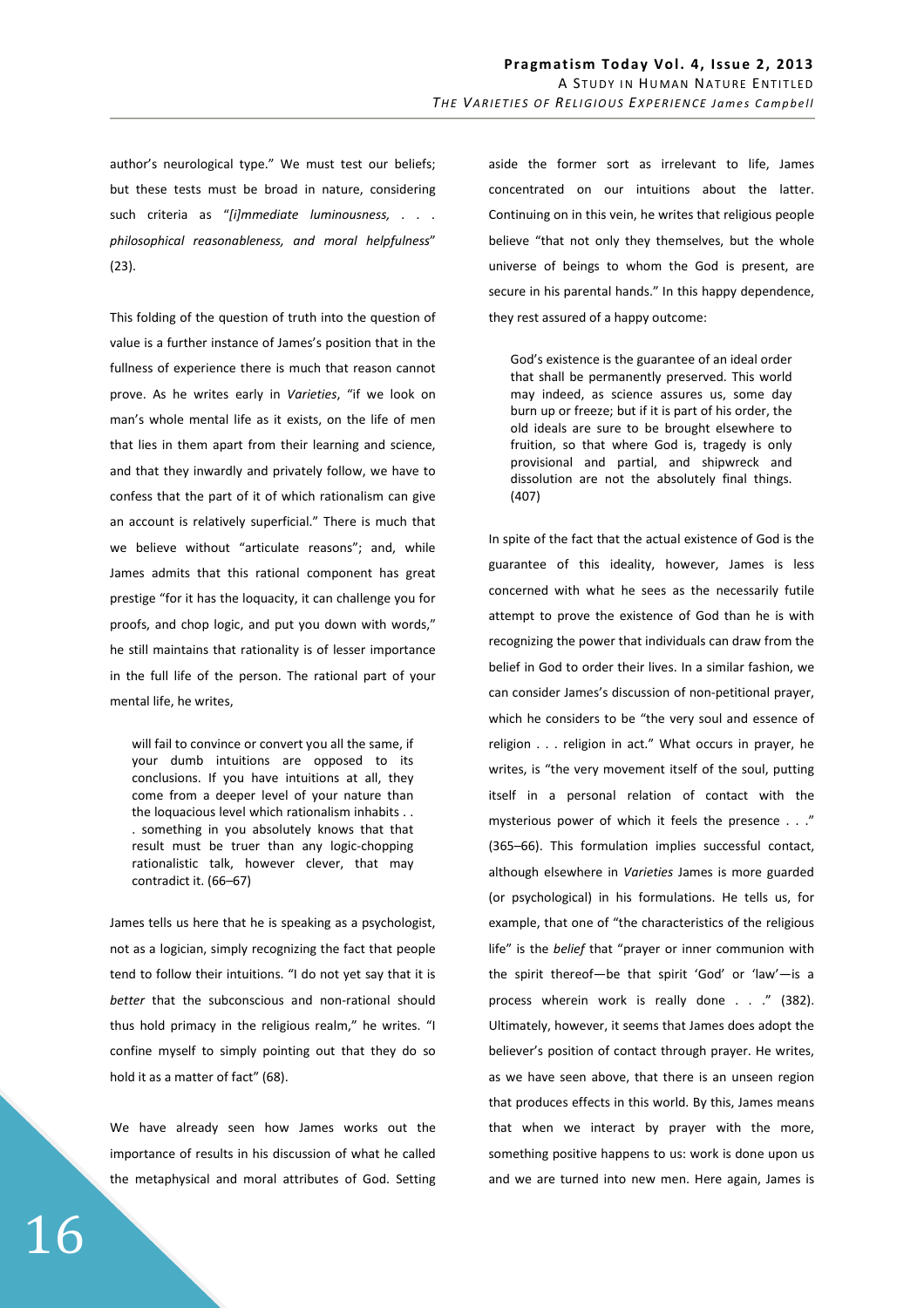more concerned with the positive effects of our beliefs than with the reality of our religious objects. In both of these cases—the intuitions of dependency that give rise to feelings of comfort and the prayers that strengthen individuals in the troughs of life—James's point is that for some people religious interpretations work wonders, bringing comfort and power to their lives. How are we to address, however, the problem that the content of these interpretations—that there is a caring God whom we can contact through prayer—may not be strictly true?

One possibility is to apply James's criteria for evaluating mystical states to this larger issue to get a sense of the worth of religious experiences in general. In response to the question of whether "the mystic range of consciousness" furnishes "any *warrant for the truth* of the twice-bornness and supernaturality and pantheism which it favors," he replies:

(1) Mystical states, when well developed, usually are, and have the right to be, absolutely authoritative over the individuals to whom they come. . . . (2) No authority emanates from them which should make it a duty for those who stand outside of them to accept their revelations uncritically. . . . (3) They break down the authority of the non-mystical or rationalistic consciousness, based upon the understanding and the senses alone. They show it to be only one kind of consciousness. They open out the possibility of other orders of truth, in which, so far as anything in us vitally responds to them, we may freely continue to have faith. (334–35)

Expanding this approach beyond the question of mystical states, we can say that, for James, those individuals whose religious propensities offer them a rich and working vision of life should be respected in their beliefs and practices. Because these beliefs and practices bring positive results for life, they are in some sense true for these individuals. For those, on the other hand, who have no such propensities, religious beliefs and practices can and should claim no authority. This clear and measured stance seems quite fine so far; but James's third point is more problematic. He seems to be advocating the position that, because some individuals recognize a more that works in their lives, we too must offer it a place in ours. The authority of the rationalistic consciousness would be forced to make room for other forms of consciousness and the demands of his third criterion would seem to eliminate the protections of the second.

In this justification of religious experience, James the believer moves too quickly. If a religious idea or belief yields *any* measure of success in life, he would characterize it as verified; but our rich history of hasty generalizations and successful superstitions and seemingly undying prejudices should caution us to greater restraint. Clearly, recognizing that some individuals claim that there is a more, and that these claimants derive personal benefits from living in accordance with their claim, need commit us in no way to the reality of a more. Democratic tolerance for others may challenge us to include their experiences, but it cannot require us to accept their interpretations of those experiences. We can, in other words, admit their testimony without accepting all of its content. I have no doubt, for example, that there are many individuals who believe that their recovery from addiction would never have happened without God's help. I accept both their recovery and their interpretation of it; but this surely does not mean that there is a God. To the stalwart psychologist, it means two things: the first is that humans can, when challenged, accomplish remarkable things; the second, that the religious approach to living can provide powerful challenges. It surely does not mean, however, that the religious interpretation is true.

I realize that I live in a smaller and thinner world than people of religious convictions. It is possible that I am just spiritually myopic, unable to see the connections between the experiences that others report and their proper supernatural interpretation. In *Pragmatism*, James offers an analogical argument that seems apposite